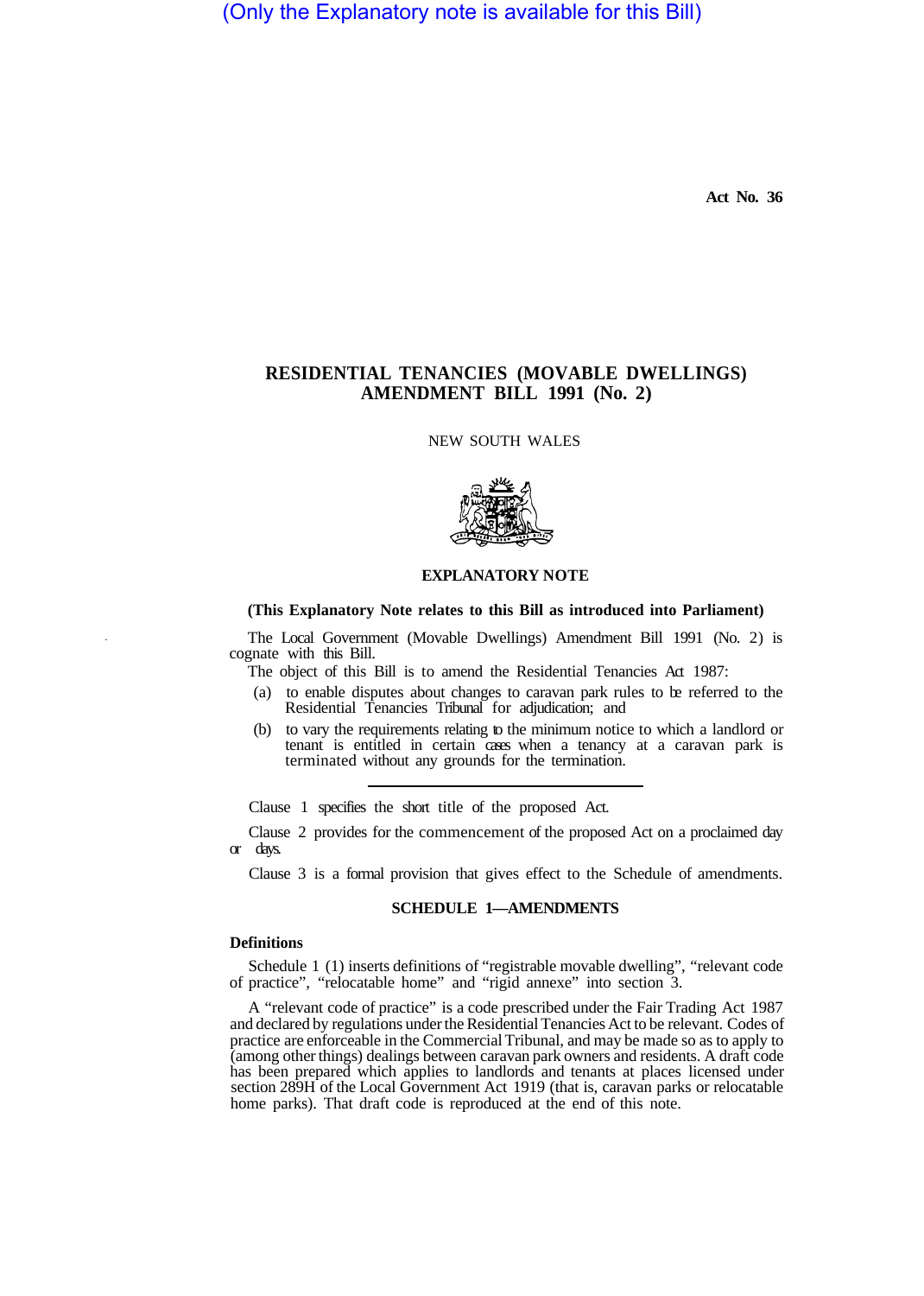A "relocatable home" is a movable dwelling that is not a caravan or a tent but is of a more sophisticated type that involves some difficulty to move.

## **Terms of tenancy limited by codes of practice**

Schedule 1 (3) amends section 10 so as to provide that any terms which the parties to a residential tenancy agreement may agree to in addition to the terms of a standard tenancy must be consistent with any relevant code of practice.

## **Right to assign tenant's interest**

Schedule 1 (4) amends section 33  $\circ$  as to provide that, in the case of a tenancy in a caravan park or relocatable home park, it is an implied term of any residential tenancy agreement that the landlord is not to withhold or refuse consent unreasonably to an assignment of the tenant's interest under the agreement.

#### **Referral of disputes to Residential Tenancies Tribunal**

Schedule 1 (5) inserts a new Division 3 (ss. 35A–35C) into Part 3. The new Division applies to places licensed under section 289H of the Local Government Act 1919 (that is, caravan parks or relocatable home parks).

The draft code of practice referred to above makes provision for the resolution of disputes between park residents and owners or managers over changes to the rules of the park The effect of new sections 35A–35C is to allow disputes that have not been resolved under the code procedures to be referred to the Residential Tenancies Tribunal by a group of the residents or by the park management. The Tribunal is empowered to make an order, if it thinks fit, setting aside the rule or modifying its operation.

### **Notices of termination**

Schedule 1 (6) amends section 58, which deals with the length of notice to be given to a tenant by a landlord who wishes to terminate the tenancy without any grounds for doing so. In the general case the required period of notice is 60 days. The amendment allows 180 days in the case of a tenancy on the site of a movable dwelling, where the movable dwelling concerned is not owned or provided by the landlord and is a relocatable home or a caravan with a rigid annexe attached

Schedule 1 (7) amends section 59, which deals with the length of notice to be given to a landlord by a tenant who wishes to terminate the tenancy without any grounds for doing so. In the general case the required period of notice is 21 days. The amendment allows 30 days in the case of a tenancy on the site of a movable dwelling, where the movable dwelling concerned is not owned or provided by the landlord and is a relocatable home or a caravan with a rigid annexe attached.

Schedule 1 (8) makes a consequential amendment.

#### **Consequential amendments regarding application of the Act**

Schedule 1 (2) makes an amendment as a consequence of other amendments made by the proposed Act, to make it clear that regulations under section 7 can also be made in relation to the amendments.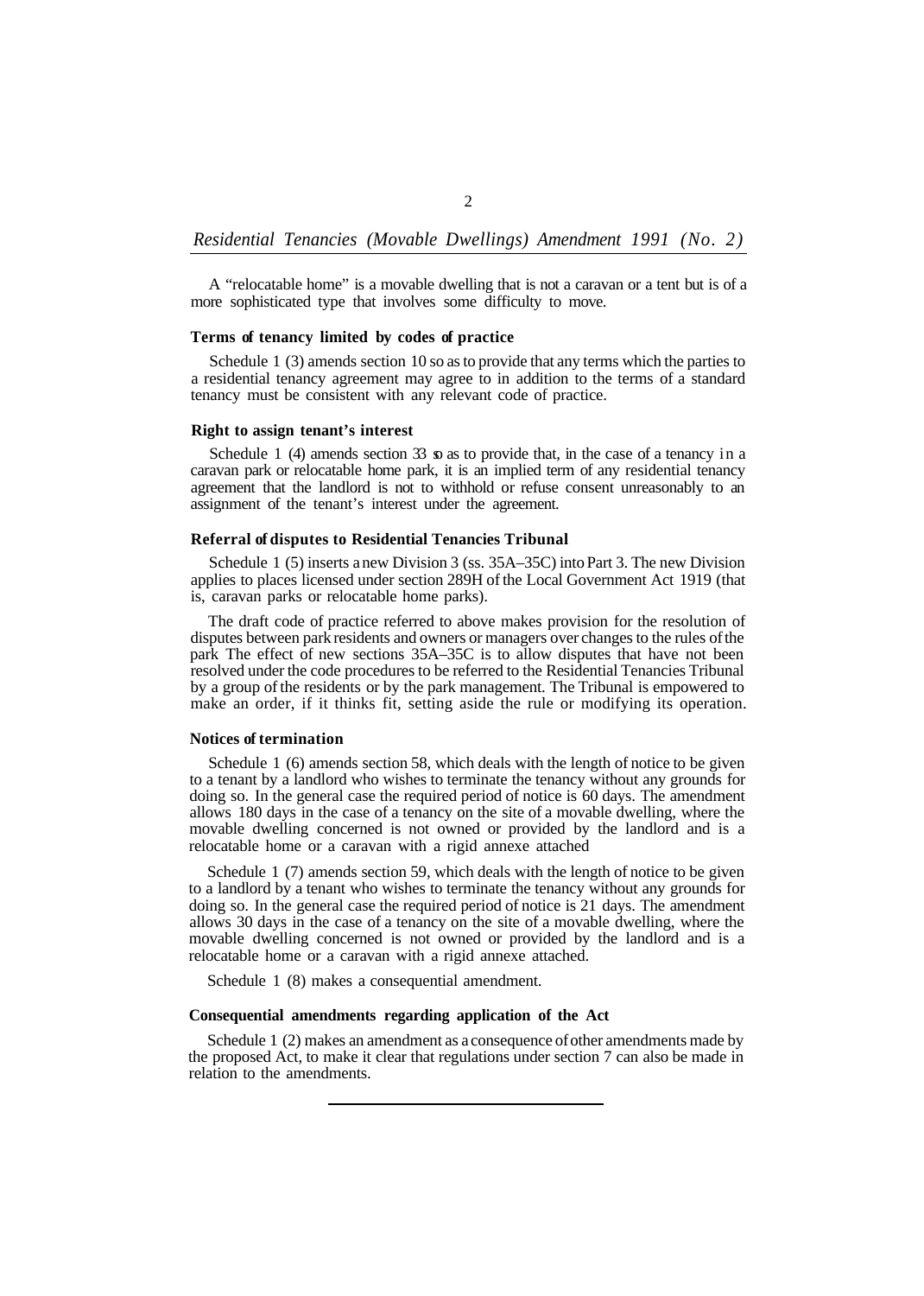## **DRAFT MANDATORY CODE OF PRACTICE FOR THE CARAVAN/RELOCATABLE HOME PARK INDUSTRY**

## **FOREWORD TO THE CODE**

After a major review of caravan parks in New South Wales the Local Government (Movable Dwellings) Amendment Act 1986 started on 1st December 1986. This legislation introduced Local Government Ordinance No. 71 which caused significant changes in caravan living in New South Wales. The main changes were:

Long term residence on caravan parks was legally permitted.

- Standards were established for the construction, maintenance and operation of caravan parks and movable dwellings.
- Improved forms of movable dwellings including "relocatable (chassis built) homes" were also recognised.

These new requirements and standards applied to all new parks from 1 December 1986. But, existing parks were 'allowed time to upgrade progressively.

On 30 October 1989 the Residential Tenancies Act 1987 commenced. This Act applies to permanent residents of movable dwellings in caravan parks as defined in Regulation 16 of the Residential Tenancies Regulation 1989. This applies the residential landlord and tenant law to permanent residents of caravan/relocatable home parks. Specific regulations on the application of the new law reflected differences in caravan/relocatable home living from general residential living. Still, there were several matters that were not addressed by this legislation about permanent caravan/relocatable park living.

The outstanding issues are dealt with in this mandatory Code of Practice. It particularly takes account of the community aspect of caravan and relocatable home living. This Code is the product of extensive consultation with the public, relevant industry and consumer groups and government bodies.

The code contains:

- A statement of objectives; and
- Specific pre-entry disclosure requirements; and
- Provision for the making of park rules; and
- A park dispute resolution process to deal with disputes about park rules.

The Code deals with permanent caravan and relocatable home park living. The Residential Tenancies Act 1987 also will continue to apply to permanent residents of caravan/relocatable homes. A code of practice provides a responsible and flexible package for the regulation of these aspects of the caravan/relocatable home industry. It safeguards rights and gives clear guidelines for the industry. It does not affect the operation of Ordinance No. 71 made under the Local Government Act 1919.

Importantly also, the Code does not apply to tourist or short-stay accommodation or reserved or dedicated Crown land. Those premises that are residential premises under the Residential Tenancies Act 1987 and the Residential Tenancies Regulation 1989 are subject to the Code.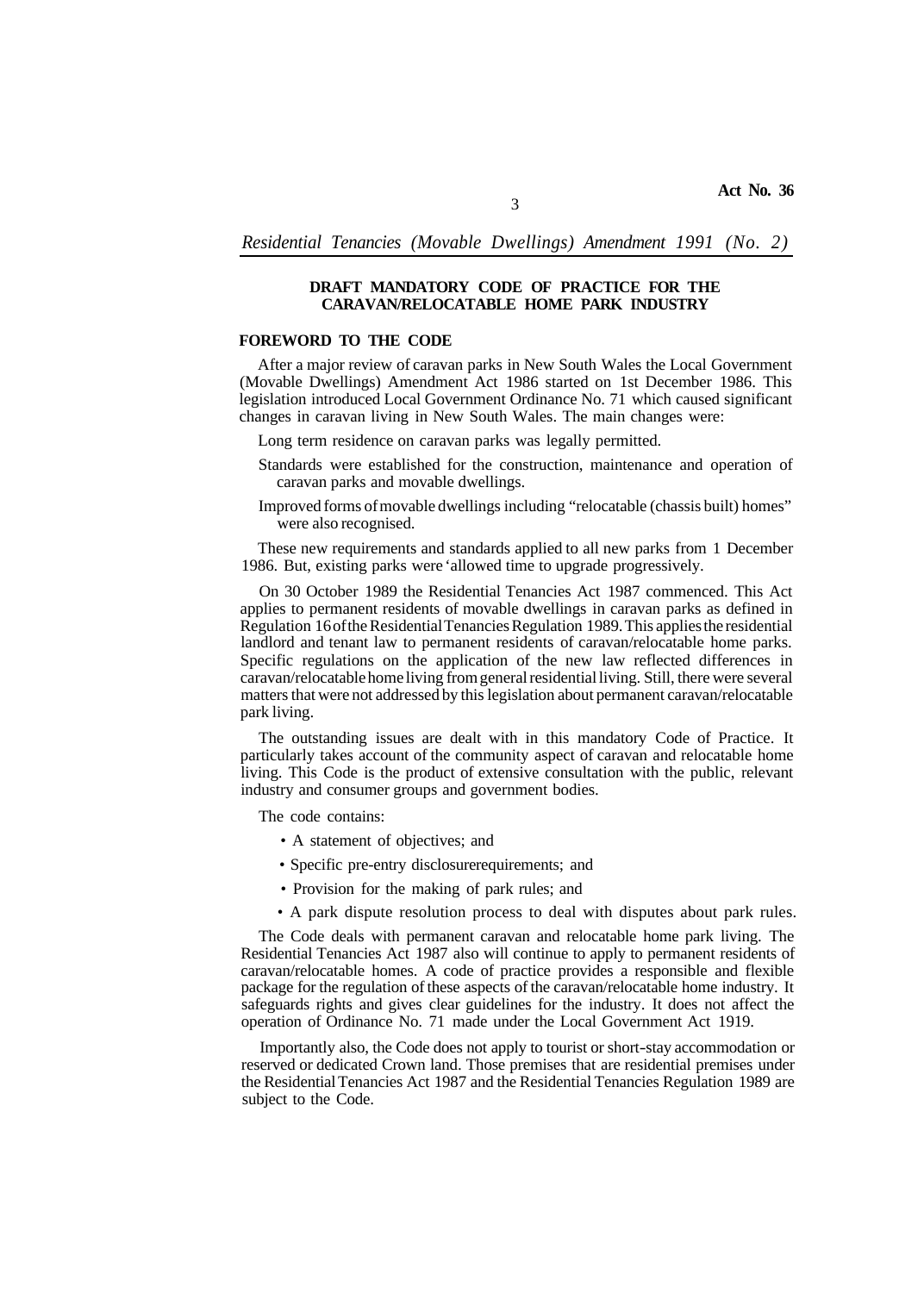#### **COMPLIANCE**

This is a mandatory code under the Fair Trading Act 1987. It is compulsory ad compliance will be monitored by the Tenancy Commissioner. Because it is a mandatory code, it can be enforced under the Fair Trading Act 1987 and through the Commercial Tribunal.

## **REVIEW**

The Code of Practice format has been adopted because of its inherent flexibility. Using the broad framework of the Fair Trading Act 1987 the Code allows the Government to introduce regulation that meets the needs of everyone. As part of this flexible approach, the effectiveness of the Code will be reviewed periodically in consultation with industry and relevant organisations and amendments made when required

## **PART 1—APPLICATION, OBJECTIVES AND PRINCIPLES**

This Code sets out what is good practice in the operation of caravan/relocatable home parks, particularly as it relates to tenancy arrangements for permanent residents. It must be applied with the Residential Tenancies Act 1987 and Ordinance No. 71 made under the Local Government Act 1919.

### **Application**

The provisions of this Code are mandatory. They apply to all, including the Crown, who promote, develop, sell, own or manage or who are permanent residents of caravan/relocatable home parks. It applies to those persons who come under the Residential Tenancies Act 1987 and the Residential Tenancies Regulation 1989.

### **Objectives of the Code**

The objectives of the Code are:

- (a) to clarify the rights and obligations of residents and management of caravan/relocatable home parks and by doing so promote fair trading practices in the industry; and
- $(b)$  to help the disclosure of all important information about entering a particular caravan/relocatable home park; and
- (c) to require contract documents for caravan/relocatable home accommodation to contain full details of the obligations and entitlements of residents and management; and
- (d) to establish the appropriate mechanisms for the resolution of any disputes about changes to park rules under the Code; and
- (e) to provide unique security of tenure for owners of caravans with rigid annexes attached and relocatable homes located on sites in relocatable home parks; and
- (f) to encourage the promotion and development of caravan/relocatable home parks according to the Code.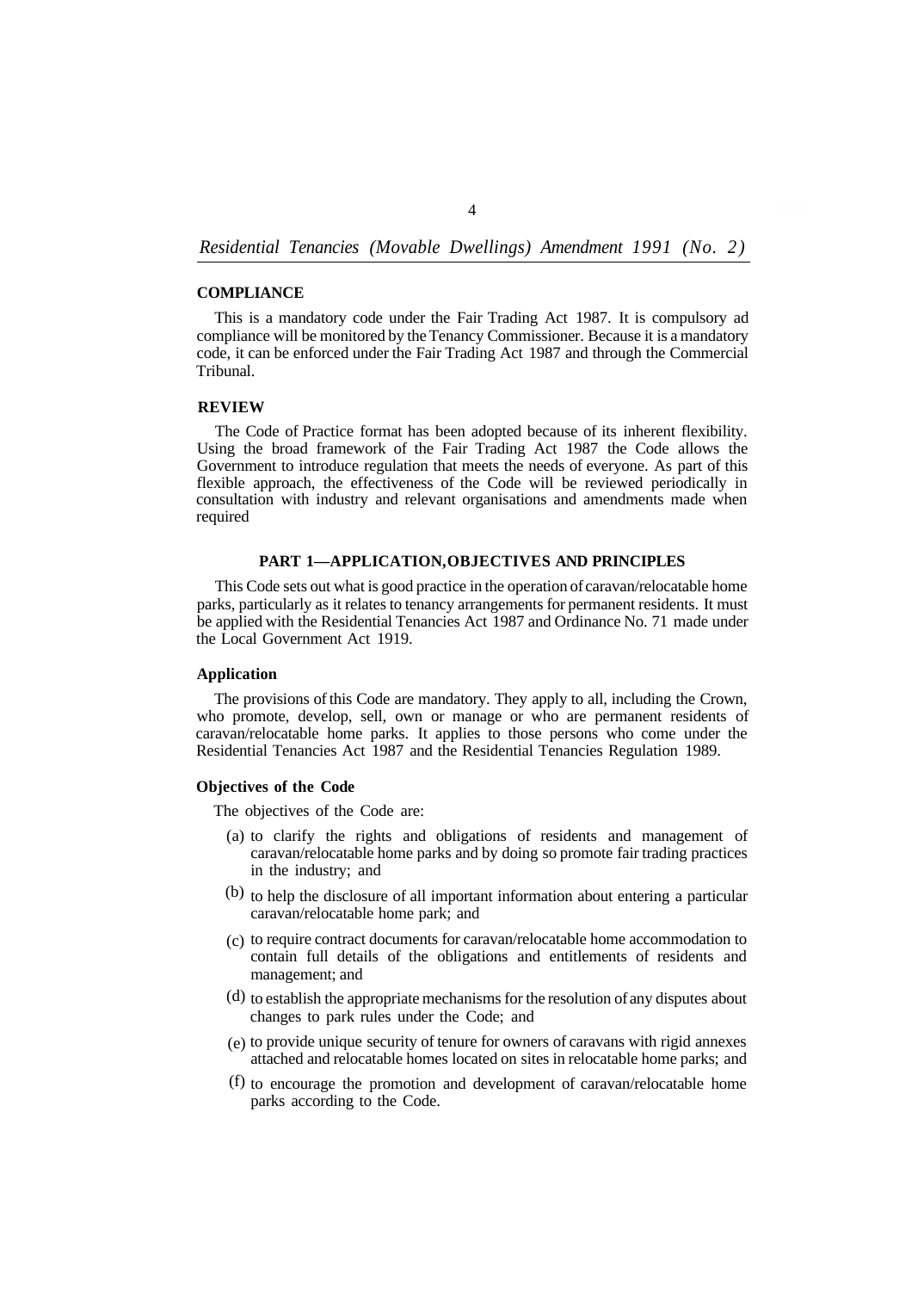#### **General principles**

The general principles guiding those involved in the caravan/relocatable home park industry are:

- (a) that the well-being and interests of residents and the rights of management should be given proper recognition; and
- (b) that everyone involved in park living should have access to clear and meaningful information about their rights and obligations; and
- $(c)$  that the freedom of decision and action of residents should be restricted as little as possible; and
- (d) that residents should be treated fairly and protected from abuse and exploitation; and
- $(e)$  that through the provision of relevant information people can be given the opportunity to make meaningful marketplace choices.

## **PART 2—BASIC RIGHTS OF RESIDENTS AND MANAGEMENT**

## **Residents' privacy**

Residents have a basic right to privacy in personal accommodation that must be respected by management according to the Residential Tenancies Act 1987. The management has the responsibility of helping the residents' quiet enjoyment of both personal accommodation and communal amenities.

### **Sound management**

Everyone must recognise the basic need for the management of the park to be conducted in a sensible and prudent manner.

## **PART 3—DISCLOSURE OF INFORMATION**

### **General Obligations**

#### *Management obligations*

All information and agreements relating to a caravan/relocatable home park:

- (a) must be in accordance with the standard form of agreement for landlords and tenants of movable dwellings or movable dwelling sites as set out in Schedule 2 to the Residential Tenancies Regulation 1989; and
- (b) if any additional terms (including park rules) are in the agreement, they:
	- must not conflict with the Residential Tenancies Act 1987, Ordinance No. 71 made under the Local Government Act 1919 or any other Act; and
	- must not conflict with the standard terms of the prescribed agreement; and
	- must be written in clear, concise and plain English avoiding vague or ambiguous statements;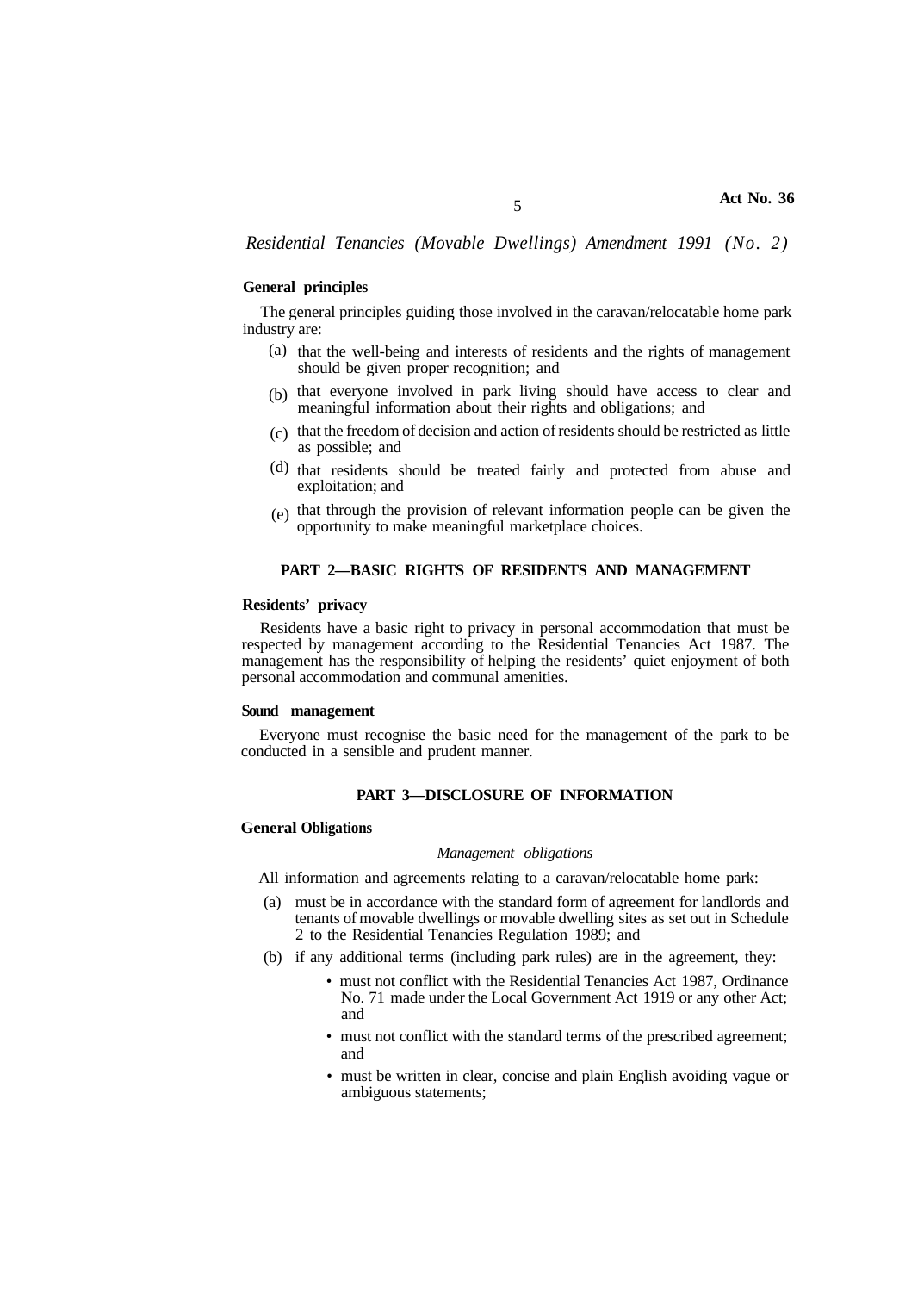- must not be in breach of any provisions of this Code, the Residential Tenancies (c) Act 1987, Ordinance No. 71 made under the Local Government Act 1919 or the Fair Trading Act 1987 or any other Act; and
- must fully show in writing all the arrangements that will apply in relation to a (d) resident's occupation of the park Also, the agreement must show any land use restrictions that apply to the park and
- must be such that, where a premium for sale on-site of a movable dwelling is payable by a resident the relevant requirements of the Code and the premium, or the basis for its determination, must be clearly set out in the residential tenancy agreement; and (e)
- must include a copy of Schedule A to this Code containing written answers by (f)the park owner to the questions set out in that Schedule. A park owner must not restrict any person's right to seek independent advice before entering an agreement.

## *Resident obligations*

Residents must inform themselves about the residential tenancy agreement and any other matter relating to their living in the park Anyone considering permanent living in a caravan/relocatable home park should get independent legal advice before signing any documents.

### **Sale of the caravan/relocatable home**

An agreement between a park owner and an owner of a caravan/relocatable home must contain a term allowing a "for sale" sign to be displayed within the movable dwelling. But, a sign can only be displayed if the park owner is notified of the intention to sell before the sign is placed there. Any restrictions about the size of any "for sale" sign must be set out in the agreement. The agreement must state whether "for sale" signs may be displayed outside the movable dwelling and the conditions, if any.

#### **Restrictions on sale on-site**

If there are any restrictions on the sale of the unit on-site they must be disclosed in the agreement.

### **Premium for sale on-site**

The park owner and the tenant may agree that a movable dwelling will remain on-site after an agreement ends. If a premium for sale of the unit on-site is payable by a resident to the park owner, the premium or the basis for its determination must be clearly set out in the agreement. If a premium for sale on-site is payable, the park owner must allow the caravan/relocatable home to remain on-site, subject to the park owner approving the purchaser. Where the park owner does not approve a purchaser keeping the home on the site no premium is payable by the purchaser or the former resident. Where a premium for sale on-site is payable under an agreement a park owner must not charge any commission for acting as a selling agent.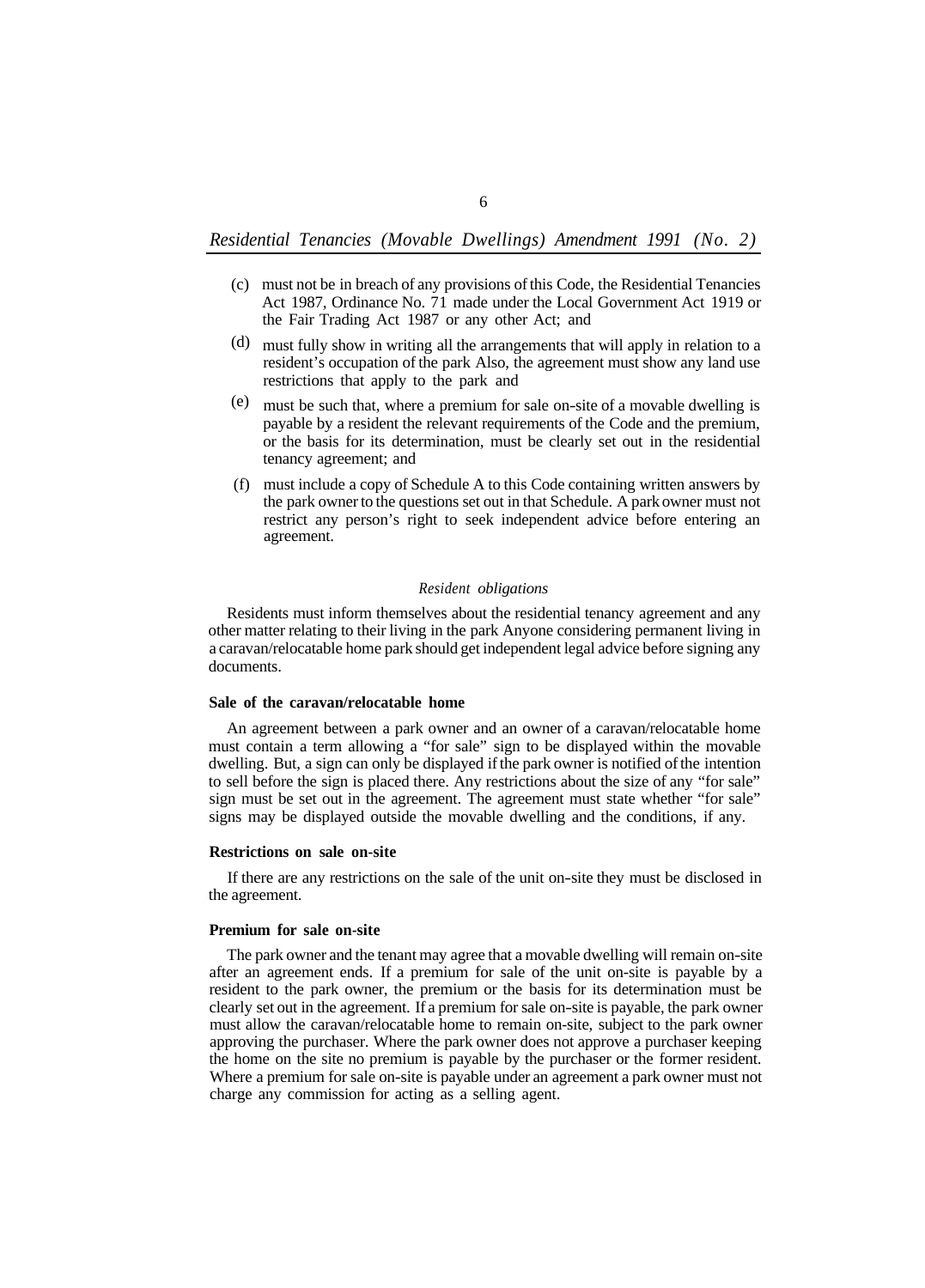## **Right of entry and restrictive practices (tradespersons and service providers)**

A park owner must not restrict in any way the right of a resident to purchase goods or services from the person of his/her choice. Tradespersons and service providers may be prohibited from entry to the park:

- if they have unduly disturbed the peace and quiet of the park; or
- if they have failed to observe reasonable rules of conduct established by the park owner, or
- if they have violated the park rules about motor vehicle traffic.

## **Responsibility for preservation or landscaping of site**

This is about the preservation or landscaping of the site and not landscaping of the whole of the park. Any standard of site preservation must be set out in the agreement as well as the respective responsibilities of the parties about the site when the agreement ends. A park owner must not charge a fee for site preservation as a condition of tenancy, but reasonable site landscaping and maintenance requirements may be included in the park rules. A park owner must not require a tenant or prospective tenant to purchase, rent or lease goods or services for site preservation or landscaping from any person. company or corporation.

NOTE: This requirement becomes a term of the residential tenancy agreement. A breach of the agreement may be enforced by the Residential Tenancies Tribunal.

## **Rights to membership of organisations**

A park resident has a right to participate in any organisation of park residents. That right must not be restricted by a park owner.

## **PART 4—PARK RULES**

A park owner may make rules relating to the use, enjoyment, control and management of the caravan/relocatable home park A park rule must not be inconsistent with this Code, the Residential Tenancies Act 1987, Ordinance No. 71 made under the Local Government Act 1919 or any other Act. A park owner must give each resident, before or at the time they enter the residential tenancy agreement, a written copy of any park rules with which residents must comply. Without limiting the generality of the definition of park rules a park owner may make park rules relating to:

- (a) the making and abatement of noise; and
- (b) motor vehicle speed limits within the park; and
- $(c)$  the parking of motor vehicles; and
- (d) the disposal of refuse; and
- (e) the keeping of pets; and
- (f) the playing of games and other sports activities; and
- (g) the use and operation of communal facilities; and
- maintenance standards for the caravan/relocatable home as they affect the (h) general amenity of the park; and
- (i) reasonable landscaping and maintenance requirements for the site on which the caravan/relocatable home is.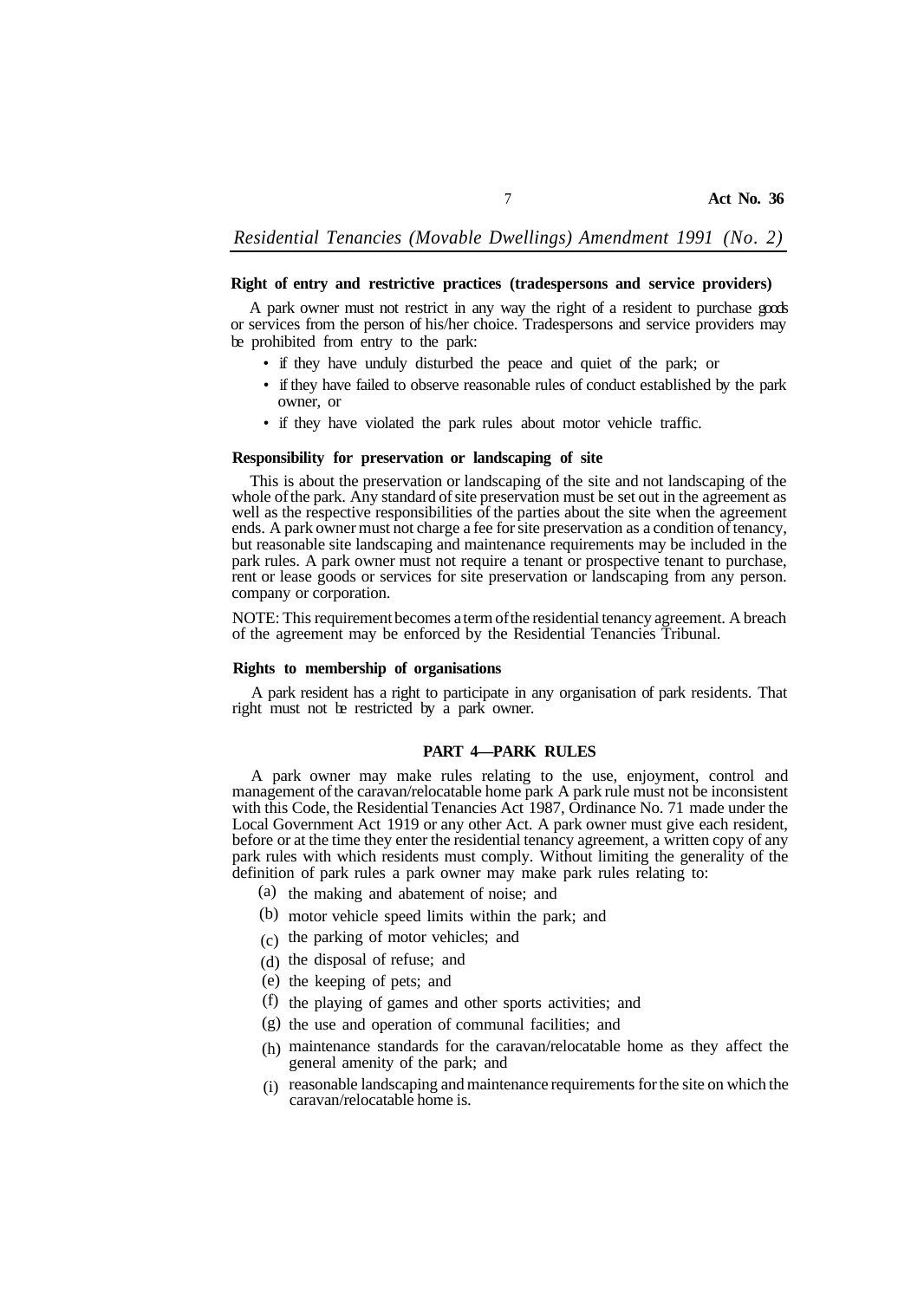8

NOTE: The park rules become part of the residential tenancy agreement and can be enforced as a term of the agreement under the Residential Tenancies Act 1987. The terms about the number of occupants allowed, fees payable (including visitor fees) are in the residential tenancy agreement.

Also, further information about these matters should be included in the answers to the questions in Schedule A that must be given by the park owner to the resident at or before the time the parties enter the residential tenancy agreement.

## **Changes to park rules**

If a park owner wishes to amend, repeal or add to any park rule, notice in writing must be given to the resident specifying the proposed change. Unless the proposed change affects the use of recreational facilities notice must be given to the resident at least 60 days before the day on which the change is to have effect. Where the proposed change affects the use of recreational facilities 7 days written notice must be given to the resident.

## **Management obligation to enforce rules**

The park owner must take alI reasonable steps to ensure that the park rules in force for that park are observed by all residents and are enforced and interpreted consistently and fairly.

#### **PART 5—DISPUTE RESOLUTION—DISPUTES COMMITTEE**

The park owner must convene a Disputes Committee to hear and mediate disputes about changes to park rules that arise within the park The Disputes Committee will be a panel comprising 3 persons:

- (a) a person appointed by the residents; and
- (b) a person representing the park owner; and
- (c) a person agreed to by both the resident and owner representatives.

## **Applications to Disputes Committee about park rules**

Where a dispute arises about a park rule 5 residents from 5 different sites in a caravan/relocatable home park or, where there arc less than 10 sites in a park a majority of those residents, may apply to the park's Disputes Committee to have the matter heard. An application to the Disputes Committee must be made within 30 days of notice of the change to the rule. The Committee may declare the rule to be unconscionable, harsh or oppressive or in contravention of any applicable code. The Committee must advise the parties to the dispute, in writing, of its decision within 30 days of receiving notice of the dispute.

## **PART 6—TERMINATION OF RESIDENTIAL TENANCY AGREEMENTS FOR RELOCATABLE HOMES**

This Code recognises the high cost of moving relocatable homes and caravans with rigid annexes attached, the potential for resulting damage, the requirements for their installation and the cost of landscaping and site preparation, Because of these factors it is necessary that the owners of relocatable homes occupied within relocatable home parks be given unique protection.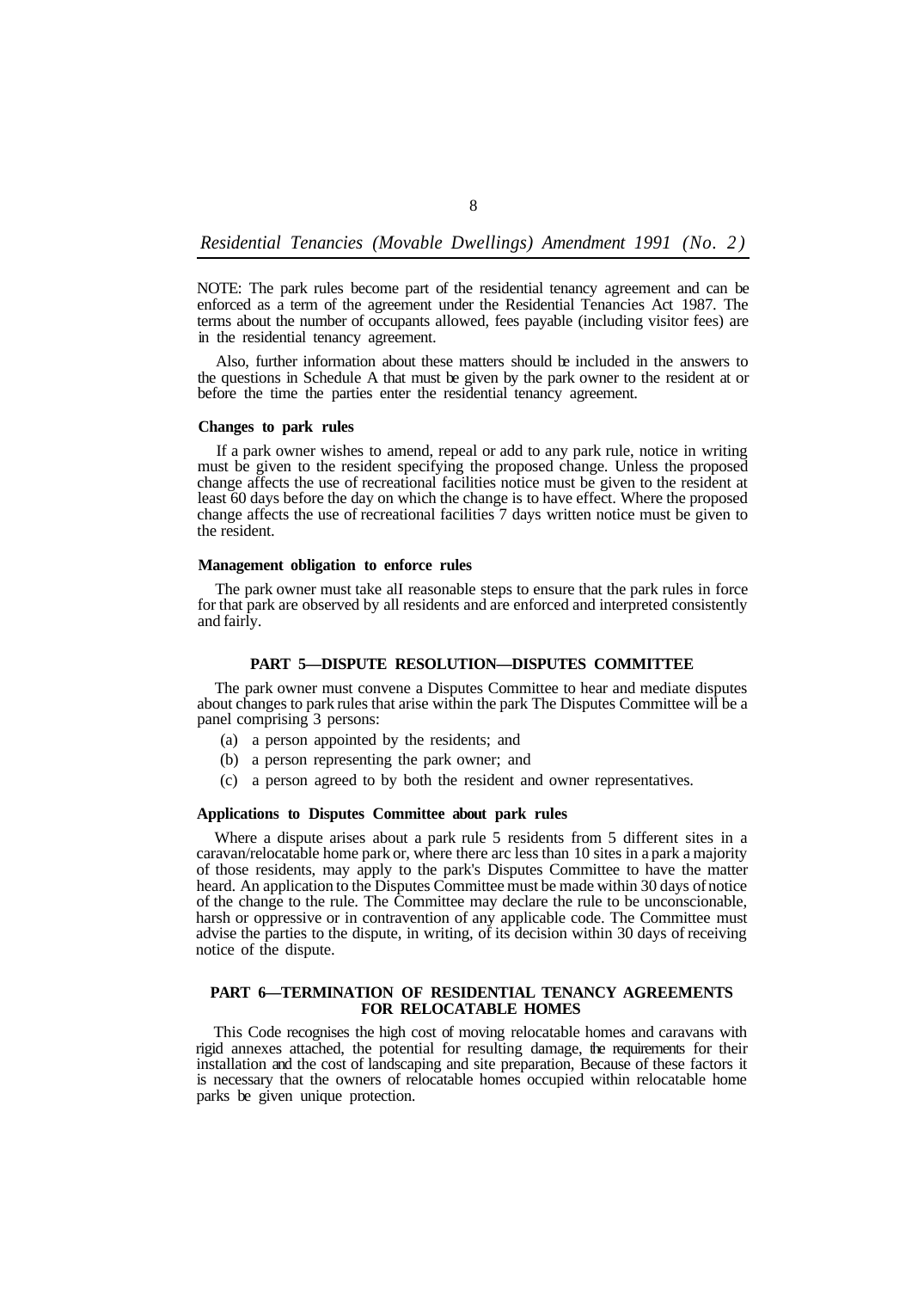## *Residential Tenancies (Movable Dwellings) Amendment 1991 (No. 2)*

 $\overline{Q}$ 

The Residential Tenancies Act 1987 provides that where a park owner wants to end a residential tenancy agreement for a caravan with a rigid annexe attached or a relocatable home the park owner may do so without specifying any ground for the termination. A notice of termination, without any ground, given by the park owner requiring the removal of a caravan with a rigid annexe attached or a relocatable home must not specify a day for removal that is earlier than 180 days after the notice is given.

This requirement does not apply to a residential tenancy agreement that creates a tenancy for a fixed term during the currency of the term.

NOTE: A landlord (park owner) may only give a notice of termination, without any ground. after the fixed term of the agreement has ended. For example, where an agreement is for a fixed term of 5 years a landlord must not give a notice of termination, without any ground, until the 5 year period has ended.

### **SCHEDULE A—QUESTIONS TO BE ANSWERED BY CARAVAN/RELOCATABLE HOME PARK OWNER**

1. What restrictions are there on a resident in the use of his/her unit and the park facilities about:

- having someone else live in the unit; and
- having visitors, including overnight or short-stay guests; and
- car parking; and
- pets; and
- other restrictions?

2. Is there any restriction on the type of movable dwelling allowed on the park?

3. What can the resident put on the site besides the movable dwelling, e.g. carport. garden shed? This should consider:

- (i) what the proprietor will permit; and
- (ii) what the local council will permit; and
- (iii) what Ordinance No. 71 made under the Local Government Act 1919 will permit.

4. Can the resident move or be moved from one part of the park to another and, if  $\infty$ under what circumstances?

5. If the park is sold to another organisation what protection does a resident have against a loss of rights?

6. Are residents liable for any additional or extraordinary charges and, if so, for what purposes?

7. Are there any restrictions on the resident on the sale of her/his caravan/relocatable home? If a premium is payable for sale on-sitewhat is the amount of the premium or the basis for its determination?

8. Is the park currently licensed under Ordinance No. 71 made under the Local Government Act 1919 and, if so, arc there any restrictions?

9. What facilities arc there available for delivery of mail to the park residents?